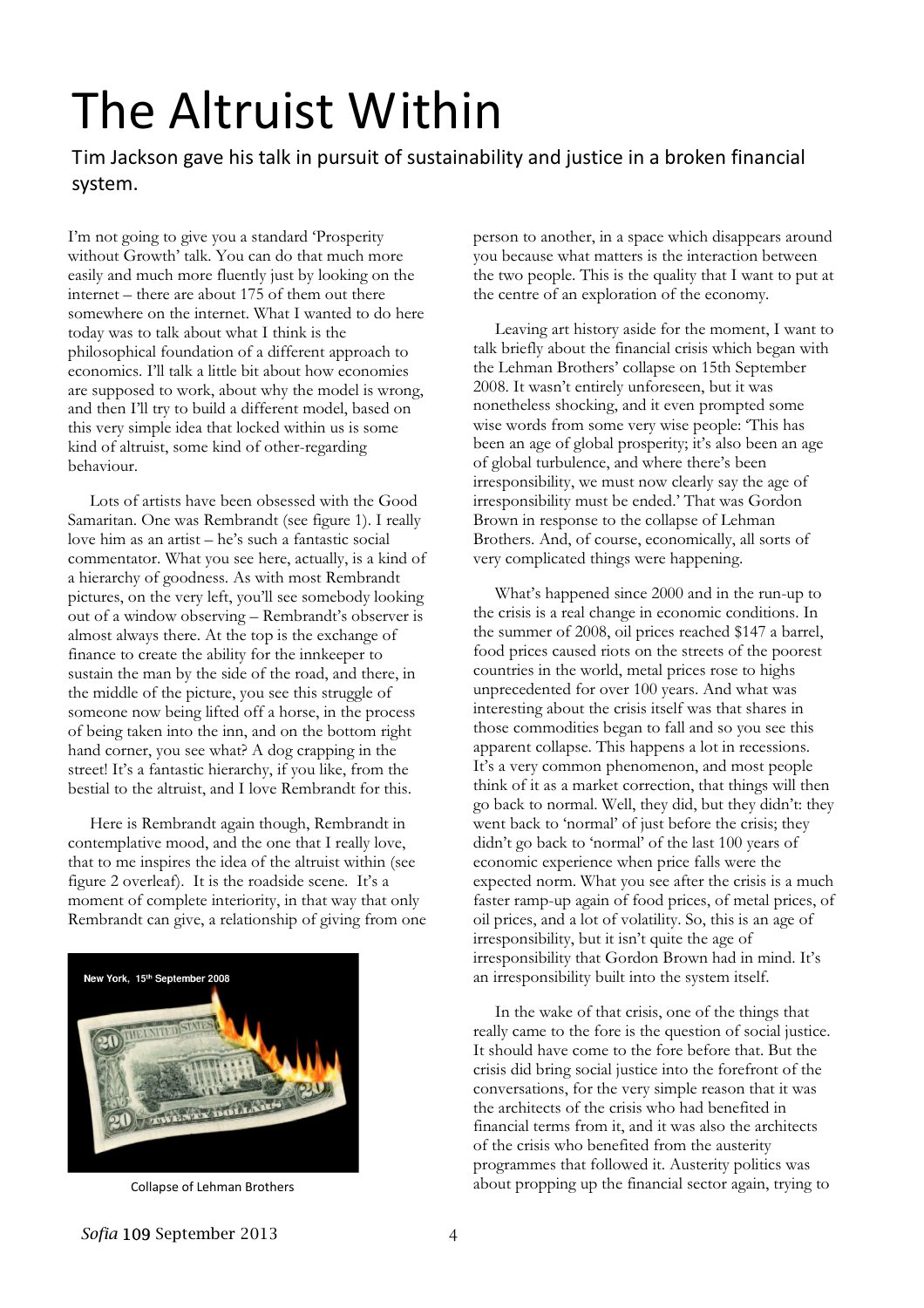get it going, supporting its balance sheets, throwing money at the corporate sector in order to re-establish, so our politicians told us, the firm economic foundations for the growth-based society that we wanted in the future. But in order to afford that, we had to increase our sovereign debt, increase our deficit, and withdraw our social investment.

 Two years ago, in London, people were out in the streets in our own capital city, and many other capital cities around the world, actually setting fire to things and rioting because of the blatant injustice of austerity policy. It was triggered by a minor incident with the police. What came out of that crisis, what came out of the Occupy movement, what came out of the people on the streets in various countries protesting, is that sense of social injustice engendered by a financial crisis, in which those who were responsible benefited, and those who suffered from the crisis will be paying for decades through taxation and the sovereign debt. It was an interesting social moment when a lot of people recognised, perhaps for the first time, just how disingenuous, just how deceitful, just how unjust the financial system is.

 Here is a piece of wisdom: 'It's wrong to create a mortgage-backed security filled

with loans you know are going to fail, so that you can sell it to a client who isn't aware that you've sabotaged it by intentionally picking the misleadingly rated loans most likely to be defaulted on.' It is, if you think about it, fairly obvious that this is not quite the right thing to do, but it wasn't obvious in the market at the time. It wasn't obvious in the economy that we'd built.

 At the heart of this system is what economists call the circular flow of the economy: firms make things for people, we are employed by firms, so we give them our labour and capital, they give us incomes in return, which is great because we can then spend them on



Riots: London Burning



Figure 1: Rembrandt, The Good Samaritan

more goods and services – circular flow. At one level, it's pretty harmless: it's just about the relationship between people – people doing things, making things, for each other, selling them to each other, a set of social relationships. The most interesting part of this relationship is what we do with the money that we don't spend: we put it in banks. Banks then invest it in the economy. Much of that investment over the last years has been into increasing labour productivity, doing things more efficiently, more output with fewer people, year on year. The trouble with that, of course, is that if you do more with fewer people, year on year, unless your economy grows, you're putting people out of work – unemployment is the victim of that. This pursuit of labour productivity almost drives us into having to grow our economies if we want to keep people working all the time.

 It's not all bad. Increasing productivity brings prices down and makes things more available to people. It also allows us to play one of our favourite games, the game of the new, the game of novelty. Where this gets really fascinating is the social psychology within us, because it turns out that we love new stuff: new cars, new homes, new gadgets, new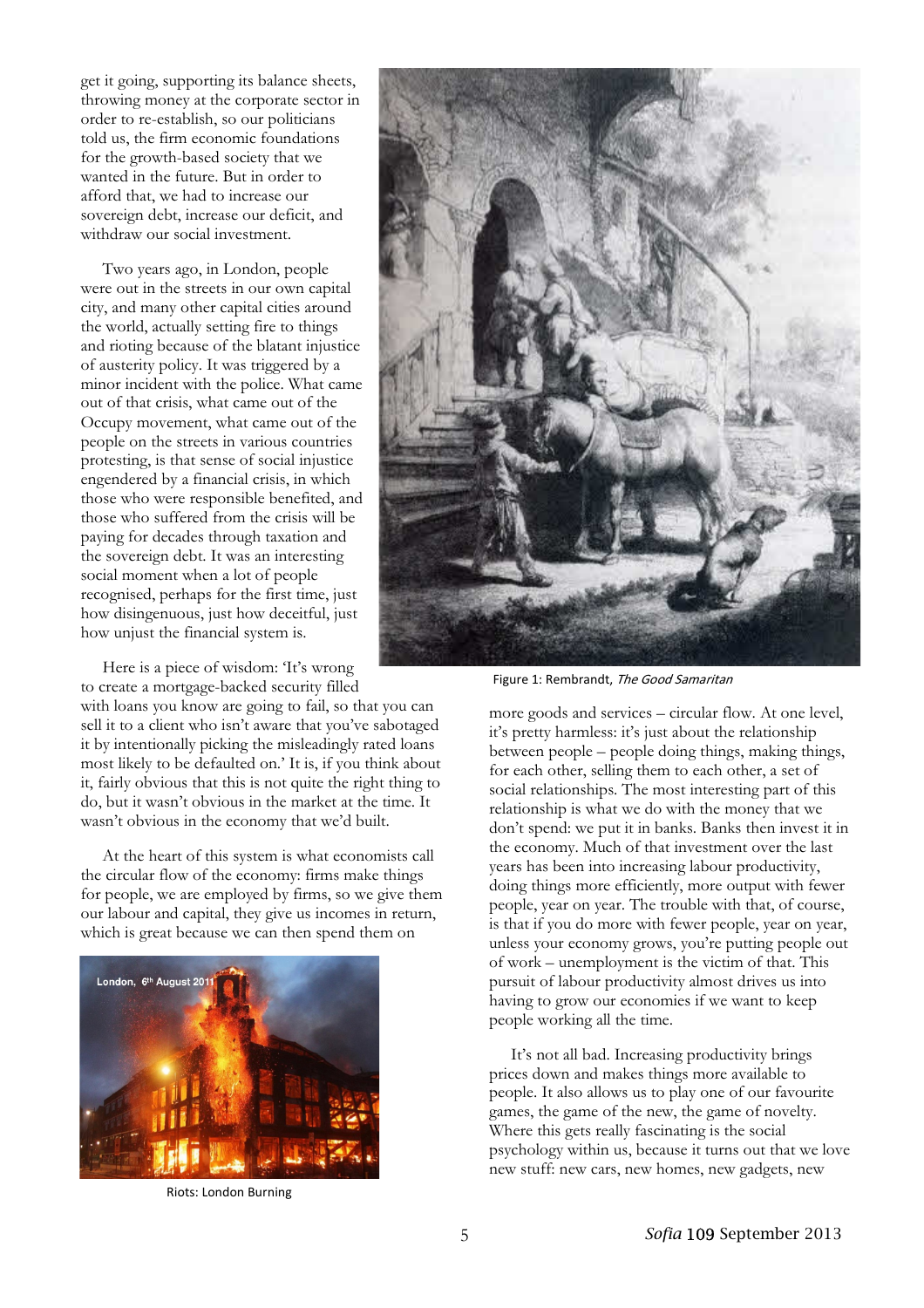

Figure 2: Rembrandt sketch. The Good Samaritan

phones, we love the new idea, we love the new experience – novelty plays into our psyche and we become consumers through this desire for novelty. Novelty plays into status competition, for example. If we're ever tempted to forget that, then there are plenty of people prepared to remind us – to extend consumer credit, for example. And if we don't think we're getting enough through normal market processes, we can engage in what I like to call the casino economy, speculating on the commodities and the resources which we need in order to provide the goods and services with which we would like to pursue our search for the good life.

 If we look at the lending data from 1972 to the beginning of this year, there is an extraordinary rampup, particularly of lending to households, not so much of a ramp-up in lending to firms to produce capital assets. But we also see this huge amount, which just wasn't there at all before, of speculative commodity lending – the financial system lending to itself, the creation of evermore complex vehicles of lending and credit in order to expand the money supply. The economists will tell you expanding the money supply is a good thing because it drives growth. But the crisis came out of growth-based, growth-obsessed economics.

 From 1993 to just before the crisis, personal debt rose until it was above 100% of the GDP for three years in a row, and household savings plummeted. It was really a very simple story. It was a story about ordinary people, about us, being persuaded to spend money we don't have on things we don't need to create impressions that won't last on people we don't care about.

 At the same time, of course, this is a system driven by a kind of anxiety. The anxiety of the firm is that shareholders might take their capital elsewhere – capital will just flee to the places where they can do it. If you don't engage in the game, if you don't innovate, somebody else will, and you'll be out of business. The anxiety within us actually was referred to by Adam Smith a couple of hundred years ago as 'the desire to live a life without shame', a very basic thing. In Adam Smith's day, it was just a linen shirt that you needed to go out in public without shame, and now of course, it's a whole big basket of commodities which we are persuaded are necessary for the good life. It almost convinces

you, if you were to believe this story, if you were to believe the economics of it, that there is no altruist within, there's nothing within – there is just a noveltyseeking, hedonistic, self-interested consumer. That's all there is within. And yet, of course, everybody, in their heart of hearts, every philosopher, every poet, every artist, every ordinary human being knows that isn't true.

 And then you have a crisis, and a very strange thing happened in the crisis: the savings ratio shot up. It isn't unknown – in fact, Keynes talked about it back in the Great Depression. He called it the 'paradox of thrift'. Why is it a paradox? It's a paradox because people really do change their behaviour during a recession: they save; they concentrate on necessity; they forego luxury; they think about security; they think about their family, their community, a little bit more; they want to hunker down and be a little safer. It's a paradox because economies don't like it. If you save during a recession, you just prolong the recession. It's one of the reasons why the recession has gone on so long. People were so shocked into such a different kind of behaviour that they just didn't want to get out on the high street and spend, despite all the social status that the advertisers told them it would bring them.

 What is fascinating about this to me is that it is, if you like, exactly a point at which the system shows us it is wrong: it is not in our interests. It is operating counter to our own instinctive behaviour. This is a system that is built around massively false assumptions about who we are, and when we show the economy who we are, the economy fights back and says you're not allowed to be those people – you have to max out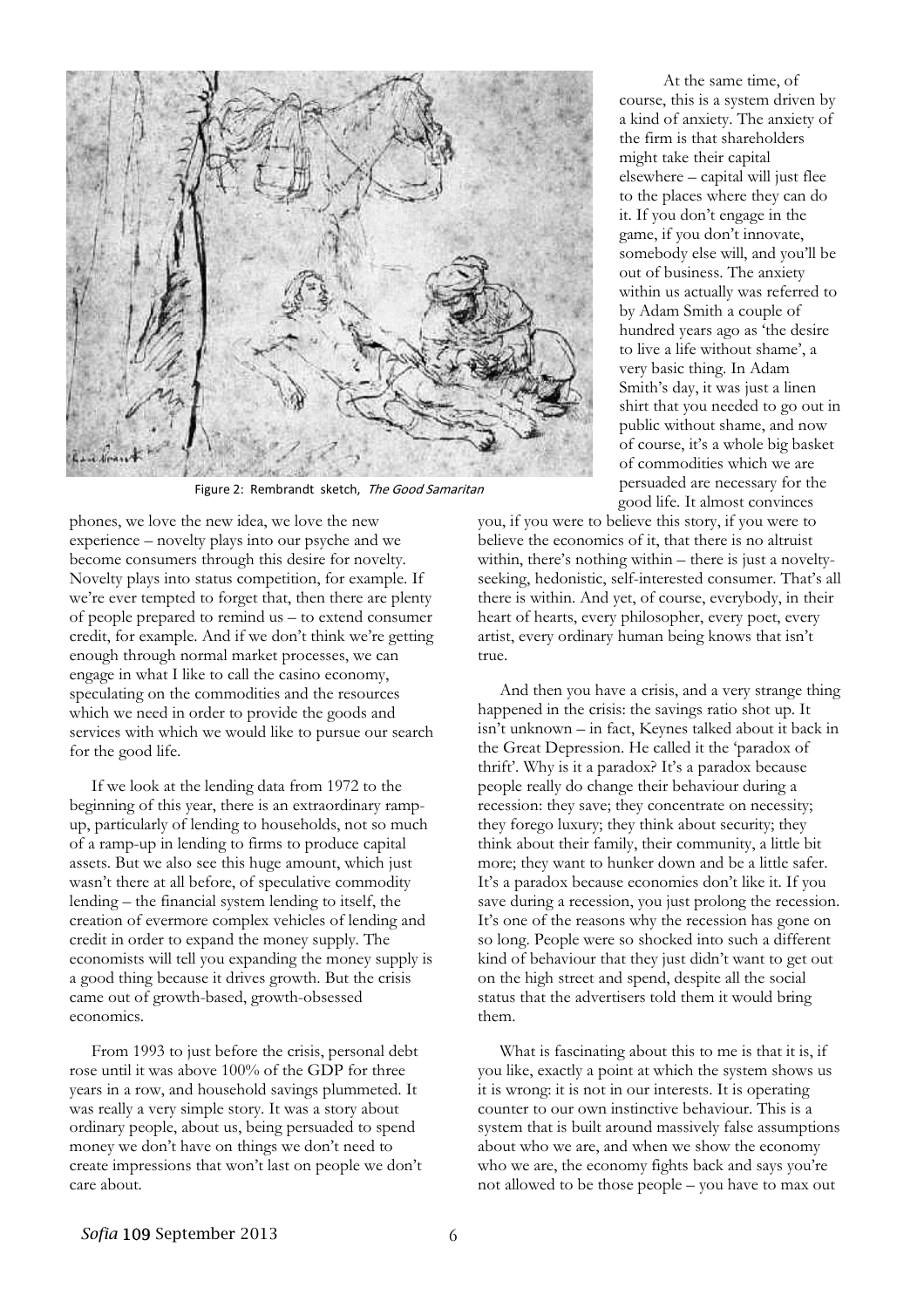your credit card, you have to get back out on the streets and spend. But it's fascinating because, within the economic system itself, and out of crisis, emerges this one completely rational insight, from a human perspective, that shows us that we are not the people the economic system says. When you begin to explore this idea that we're not mindless, hedonistic, novelty-seeking, selfish consumers, then you begin to unpack the interesting stuff. This is when you begin to see how altruism actually might have a role to play.

 Shalom Schwartz suggests that there is a tension within the human psyche between selfregarding behaviours and otherregarding behaviours. In Schwartz's view, this is an

evolutionary tension. In certain circumstances, it made a lot of sense to be selfish – fight or flight really does work when you're under immediate threat in terms of survival – but other-regarding behaviour was absolutely critical to the success of building up social groups, of creating communities, of evolving as a social species. The point that Schwartz raises is that these things are always in a tension within us. Instead of a single idea of who we are as people, angels or devils, he says they're both in there and they're both operating – they both came through the evolutionary, the ancestral environment.

 He sees a similar tension between novelty-seeking behaviours and tradition. He argues that noveltyseeking was also adaptive. When things are changing fast, it really helps to be able to pursue the new ideas, to create novelty. But we would never have evolved without longevity, without tradition, without custom, without conservation, without the groundedness that makes it possible to live in social groups.

 Here is a much richer picture (see figure 3). Here is a real map of the human heart, if you like, which you might be able to use somehow to figure out what went wrong with economics. Economics created itself in the top right-hand quadrant of the human psyche. It deliberately built institutions to promote novelty and to regard selfish behaviour as the route towards the social good. What's fascinating about this is that the change that's needed is not about repression. It's about recognising who we are, the whole circle of the human psyche, and about building institutions that nurture, that protect, that maintain these other neglected quadrants of the circle.



Figure 3: Rembrandt sketch with quadrant 'map of the human heart' overlaid

 It sounds pretty simple to do. Of course, it's horrendously complicated. At every turn, you're told you have to have a growth-based economy. At every turn, the politicians tell you that jobs equal growth, and if you don't have growth, you can't have jobs. At every turn, you're told that people must behave like this. At every turn, you're told that politicians can do nothing. And at every turn it turns out to be wrong. At every turn there are alternatives.

 Broadly speaking, I divide the building blocks of this new economy into four segments. One is around enterprise – what is enterprise doing in the new economy? Instead of chasing profits by maximising the throughput of material products and trying to sell them to people who don't really need them, actually, enterprise is about service. It's about delivering service – health, education, social care, leisure, recreation, gardens, public spaces, the maintenance of ecosystems, the building of communities. These are all service-based activities, often much lighter in material terms, because they're not based on inherently material needs, than the stuff-based economy that is being thrown at us. And here is the most amazing thing of all: they are all employment-rich. Why? Because it makes no sense to ask the doctor keep seeing more patients. It makes no sense to ask the teacher to keep teaching bigger and bigger classes. It makes no sense to ask the London Philharmonic Orchestra to play Beethoven's Fifth Symphony faster and faster each year. There are jobs to be had in this economy.

 Investment is another key. Everybody knows that we have to have green technologies. We also have to invest in building this service sector. We have to invest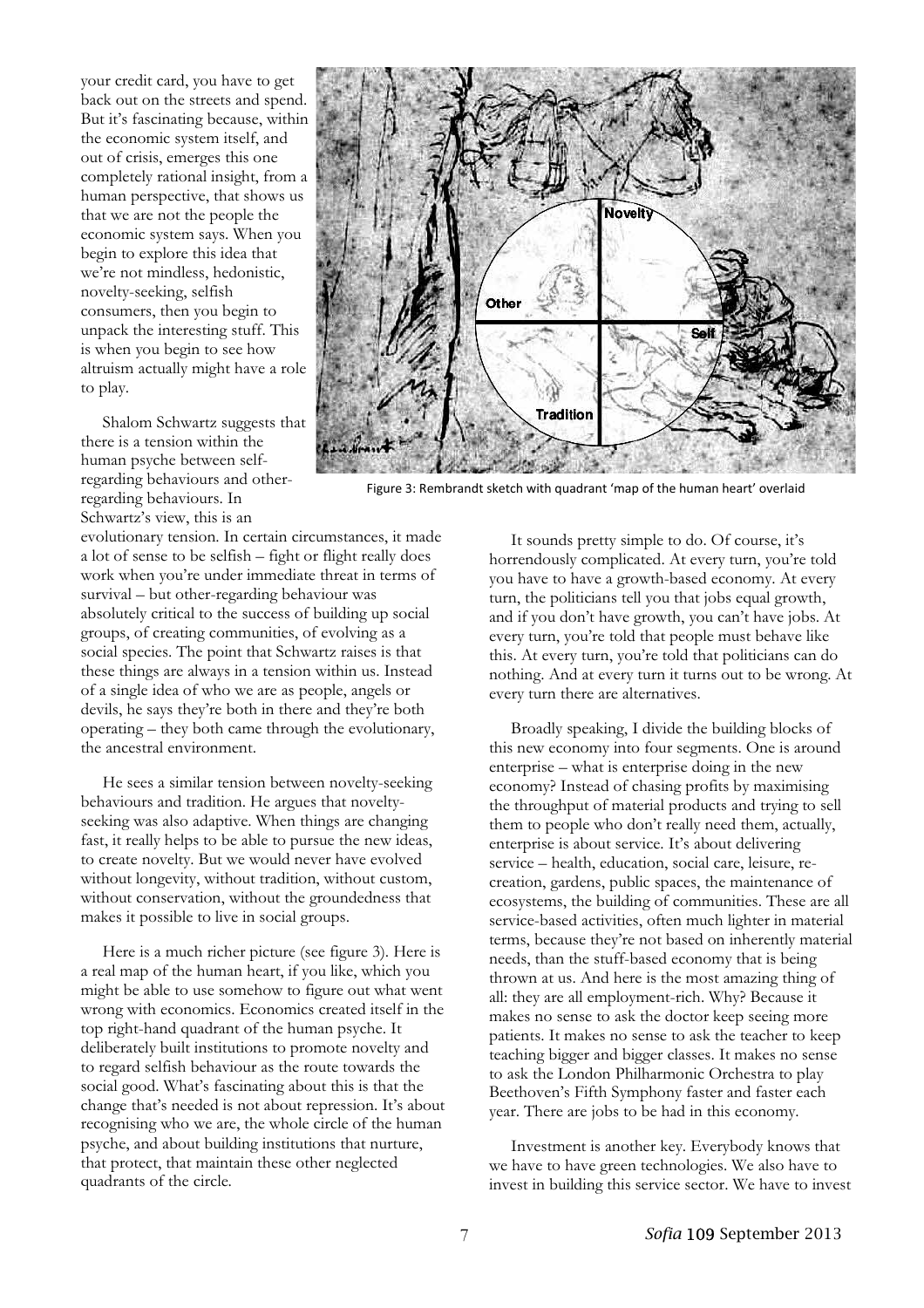in ecology itself because these natural assets are the ones on which we all depend in the long run for anything at all, and we need a slow, patient sense of capital in order to achieve this. That brings us, of course, to the biggest horror of all, the horror of money, the money-based economy. Where is this slow, patient capital going to come from in a financial system that was broken by selfishness running rampant, by very, very short-term targets, by bankers with huge bonuses and no responsibility, and governments who seemed to be in hock to them?

 Yes, money is complex. If you ask yourself the simple question 'Where does money come from?' after about a day, you realise you have no idea. After about a week, you realise that all the ideas on the table seem to conflict with each other. After several months, you are completely lost and despair of ever figuring out what money is and where it comes from. Then, eventually, if you read the right people, and think about it in the right way, you can actually fathom some of the answers to the point where at least it becomes believable that there are different ways of organising things than having commercial creation of money for 97% of our money supply, at commercial interest, whose interest belongs to a minority of individuals. Money is about the exchange of commodities, a medium of exchange. Money is about trading, about communicating. Money is about the social relationships between people, and yet the power of moneycreation has been handed over to a minority of people through the commercial interest created when banks create 97% of the money.

 There are some very interesting things about the nature of the way this system works. One of them is that the things that the politicians told us about austerity in the wake of the crisis were not just badly wrong, they were fundamentally at odds with our understanding of the system. The politicians told us that we should be more frugal in relation to our personal savings, that businesses should have better balance sheets – they should protect their assets and reduce their liabilities. They told us that the public debt should be reduced. The only way you could possibly deliver that is to pump money into the financial corporations who were losing the money, and to cut most of your social investment as fast as you could, in order to try to achieve a public deficit that was as low as possible. Of course, George Osborne had our best interests at heart when he came up with that strategy! But actually, George, it's complete rubbish – it is really economics of the worst kind.

 You can only reduce private debt and public debt if you have a massively successful export economy. If you are Germany, you can do it. If you are Greece, Portugal, Spain, Ireland, or the UK, you have to think about the trade-offs between the public sector and the

private sector, and since most of the public sector debts are being borne by the ordinary taxpayer, and most of the private savings are being accumulated by a minority of people, the inequality itself, injustice itself, is written into this equation. If you pursue a growthbased economics and austerity-based recovery policy, you are deeply indebted to the future and you're creating massive social injustice.

 'It is well enough that the people of this nation do not understand our banking and monetary system, for if they did, I believe there would be a revolution before tomorrow morning.' Any guesses who said it? No, it wasn't Adam Smith. Henry Ford said it. Abraham Lincoln said very similar things about the 'despotic power of money-creation'. Lots of good people have recognised that the money-based system that we've created is wrong, creates instability, and is inherently unjust. Here are just a few of the things that you can do about it.

 Small scale community banks, for example, credit unions – the Archbishop of Canterbury has just come out strongly in favour of credit unions and harangued Wonga and pay-day lenders for the horrendous social injustices they create. Small scale ideas, in the middle of the institutional sector, present huge possibilities for restructuring pensions and insurance, for example.

 Then, the macroeconomic level, which we all love to talk about and debate over. And of course, we understand completely what quantitative easing and hypothecated transaction tax mean! Actually, what they mean is that there are other possibilities. We do not have to accept the power, the commercial power given to banks to create money at interest. We do not have to accept that the state has to borrow from those commercial banks, from that commercial lending market, in order to have people in jobs, in order to have people in health, in order to have kids in a school, in order to build communities. States are in hock to the commercial interests of a minority, and that has to be recognised as unjust.

 There is a way – there are several ways – and they're even beginning to be talked about, post-crisis, to change this money-based system. One of them is called the Chicago Plan, which was developed by Irving Fisher, back at the time of the Great Depression. It was a simple replacement of a fractional reserve system with a full reserve system. Recently, this idea has been revived. Who has it been revived by? Greenpeace? The New Economics Foundation? The Archbishop of Canterbury? No. The International Monetary Fund has a working paper on the Chicago Plan.

 My point here is just to demonstrate that not everything that came out of the crisis was bad. There